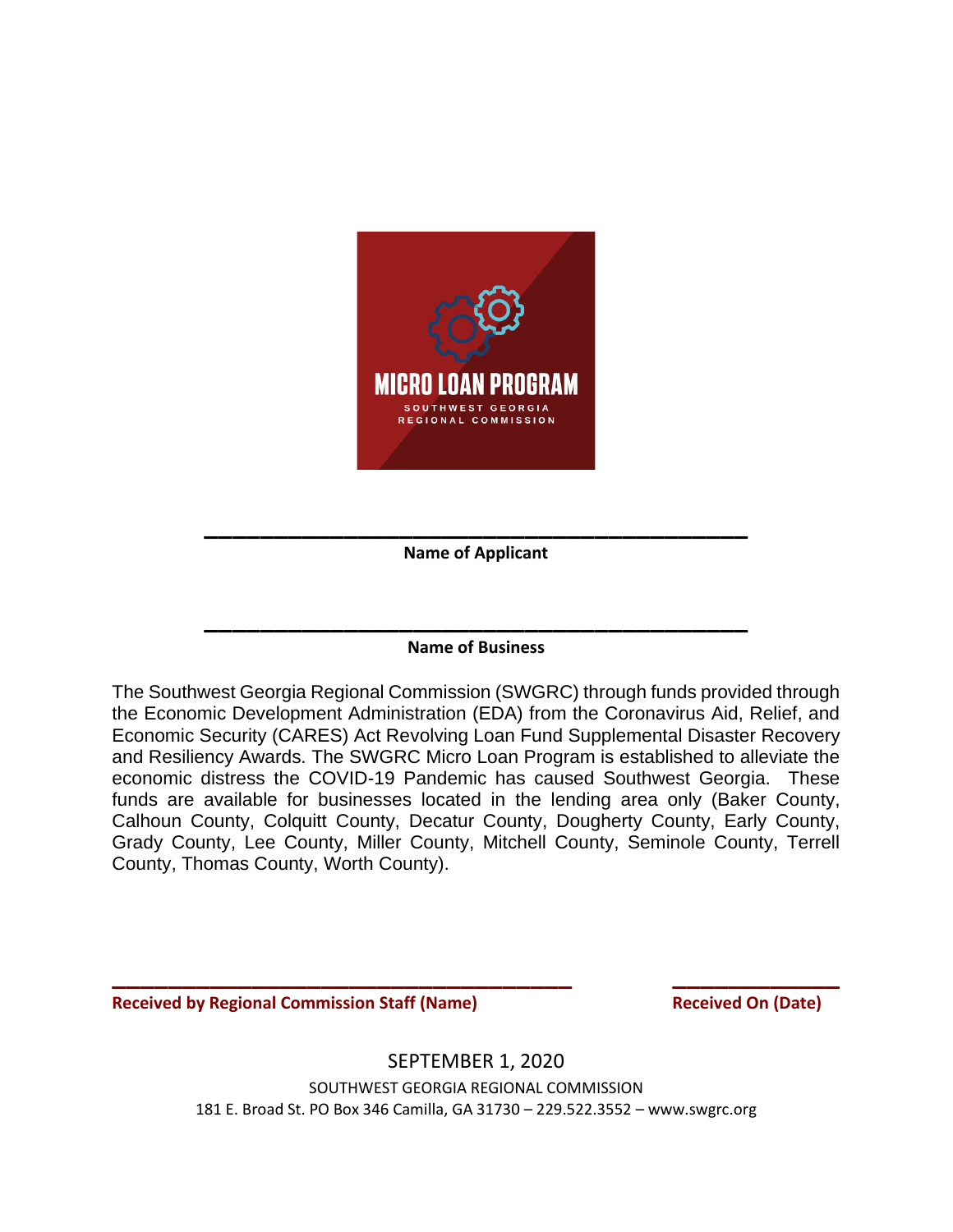The purpose of this Micro Loan Fund is to provide quick capital for businesses in the SWGRC lending area with economic support to recover from the COVID-19 Pandemic and become resilient businesses operating in Southwest Georgia.

#### **ALL QUESTIONS MUST BE ANSWERED**

| Applicant Name(s)                  |                |                              |
|------------------------------------|----------------|------------------------------|
| <b>Business Name</b>               |                |                              |
| <b>Business Address</b>            |                |                              |
|                                    |                |                              |
| <b>Business Phone</b>              |                |                              |
| Alternate Phone                    |                |                              |
| <b>Email Address</b>               |                |                              |
|                                    |                |                              |
|                                    |                |                              |
| amount between \$5,000 - \$40,000. | Loan Amount \$ | Micro Loans are made for any |

**Please give a brief description what your business is and how it has been affected by the coronavirus COVID-19 Pandemic.** 

\_\_\_\_\_\_\_\_\_\_\_\_\_\_\_\_\_\_\_\_\_\_\_\_\_\_\_\_\_\_\_\_\_\_\_\_\_\_\_\_\_\_\_\_\_\_

\_\_\_\_\_\_\_\_\_\_\_\_\_\_\_\_\_\_\_\_\_\_\_\_\_\_\_\_\_\_\_\_\_\_\_\_\_\_\_\_\_\_\_\_\_\_

\_\_\_\_\_\_\_\_\_\_\_\_\_\_\_\_\_\_\_\_\_\_\_\_\_\_\_\_\_\_\_\_\_\_\_\_\_\_\_\_\_\_\_\_\_\_

\_\_\_\_\_\_\_\_\_\_\_\_\_\_\_\_\_\_\_\_\_\_\_\_\_\_\_\_\_\_\_\_\_\_\_\_\_\_\_\_\_\_\_\_\_\_

\_\_\_\_\_\_\_\_\_\_\_\_\_\_\_\_\_\_\_\_\_\_\_\_\_\_\_\_\_\_\_\_\_\_\_\_\_\_\_\_\_\_\_\_\_\_

\_\_\_\_\_\_\_\_\_\_\_\_\_\_\_\_\_\_\_\_\_\_\_\_\_\_\_\_\_\_\_\_\_\_\_\_\_\_\_\_\_\_\_\_\_\_

\_\_\_\_\_\_\_\_\_\_\_\_\_\_\_\_\_\_\_\_\_\_\_\_\_\_\_\_\_\_\_\_\_\_\_\_\_\_\_\_\_\_\_\_\_\_

\_\_\_\_\_\_\_\_\_\_\_\_\_\_\_\_\_\_\_\_\_\_\_\_\_\_\_\_\_\_\_\_\_\_\_\_\_\_\_\_\_\_\_\_\_\_

\_\_\_\_\_\_\_\_\_\_\_\_\_\_\_\_\_\_\_\_\_\_\_\_\_\_\_\_\_\_\_\_\_\_\_\_\_\_\_\_\_\_\_\_\_\_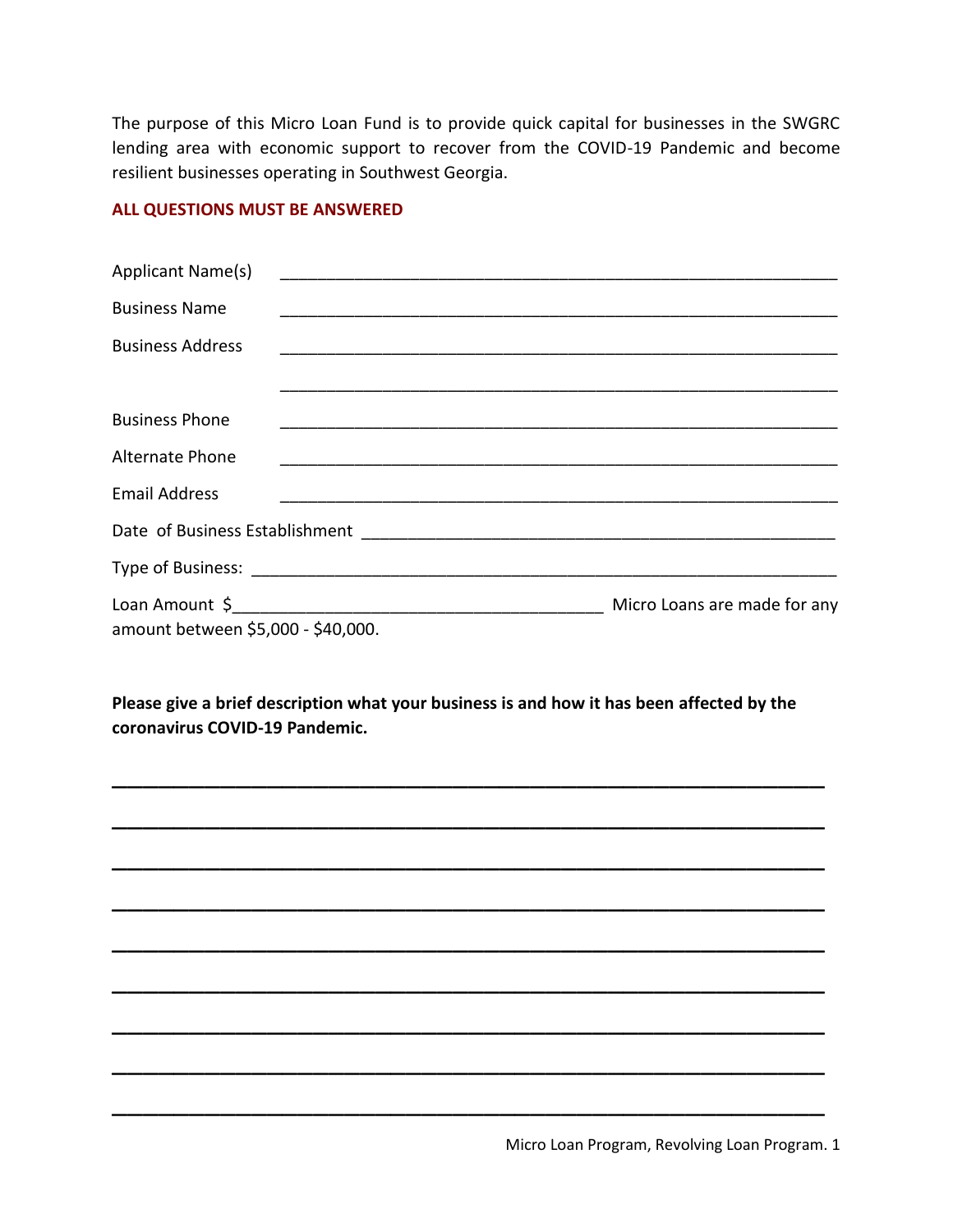Ownership:

\_\_\_ Sole Proprietorship \_\_\_ Partnership \_\_\_ Corporation (Type) \_\_\_\_\_\_\_\_\_\_\_\_\_\_\_\_\_\_\_\_\_\_\_\_

If Applicant is a Partnership, give complete name and address of each partner:

| Name                                                                                                                            | Name      |                          |  |
|---------------------------------------------------------------------------------------------------------------------------------|-----------|--------------------------|--|
| Address                                                                                                                         | Address   |                          |  |
|                                                                                                                                 |           |                          |  |
|                                                                                                                                 |           |                          |  |
| <b>A. Business Financing</b>                                                                                                    |           |                          |  |
| Please list your current business debt obligations.                                                                             |           |                          |  |
| Bank Loan(s):                                                                                                                   |           |                          |  |
| Source                                                                                                                          | Amount \$ |                          |  |
| Source                                                                                                                          | Amount \$ |                          |  |
| Source                                                                                                                          | Amount \$ |                          |  |
| <b>Other Private Resources:</b>                                                                                                 |           |                          |  |
| Source                                                                                                                          | Amount \$ |                          |  |
| Source                                                                                                                          | Amount \$ |                          |  |
| Public Resource(s):                                                                                                             |           |                          |  |
| Source                                                                                                                          | Amount \$ |                          |  |
| Other:                                                                                                                          |           |                          |  |
| <u> 1989 - Johann Stoff, deutscher Stoff, der Stoff, der Stoff, der Stoff, der Stoff, der Stoff, der Stoff, der S</u><br>Source | Amount \$ |                          |  |
|                                                                                                                                 |           |                          |  |
| <b>B. Loan Request</b>                                                                                                          |           |                          |  |
| Is this loan request for:                                                                                                       |           |                          |  |
| Working Capital: __________<br>Fix Assets: ___________                                                                          |           | Refinancing: ___________ |  |

Micro Loan Program, Revolving Loan Program. 2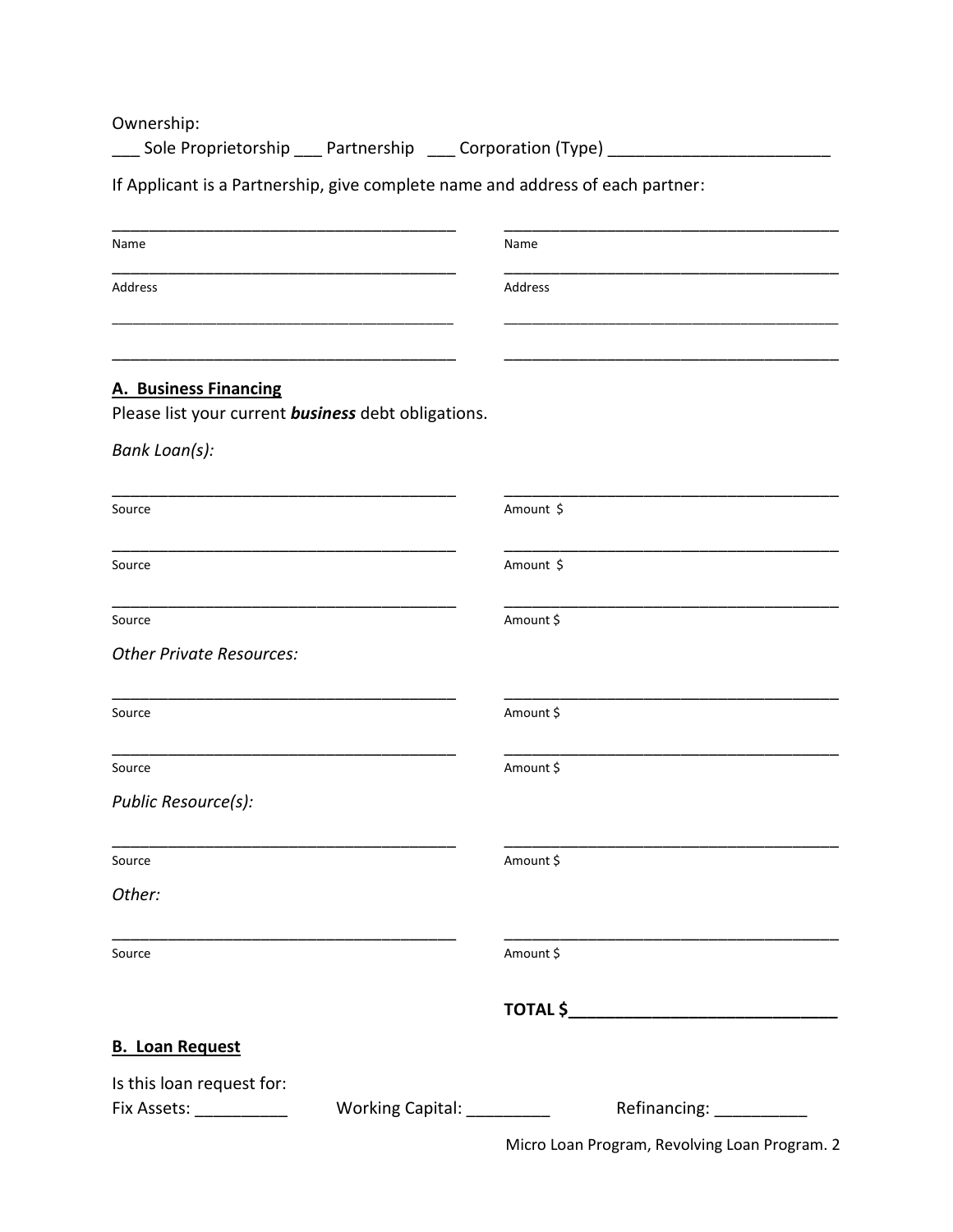### **C. Personal Financial Statement**

The information below must be completed by **businessowner** and **any business partner** who has more than a 20% investment in the business.

| Assets                                                                                |                       | <b>Amount in Dollars</b> |                                                                           |  |
|---------------------------------------------------------------------------------------|-----------------------|--------------------------|---------------------------------------------------------------------------|--|
| Cash – checking accounts                                                              |                       |                          |                                                                           |  |
| Cash - savings accounts<br>Certificates of deposit<br>Securities - stocks, bonds, etc |                       |                          |                                                                           |  |
|                                                                                       |                       |                          |                                                                           |  |
|                                                                                       |                       |                          |                                                                           |  |
| Notes & contracts receivable                                                          |                       |                          |                                                                           |  |
| Life Insurance (surrender value)                                                      |                       |                          |                                                                           |  |
| Personal property                                                                     |                       |                          |                                                                           |  |
| Retirement Funds (IRA, 401k)                                                          | \$                    |                          |                                                                           |  |
| Real estate (market value)                                                            |                       |                          |                                                                           |  |
|                                                                                       |                       |                          |                                                                           |  |
| Other asset                                                                           |                       |                          |                                                                           |  |
| <b>TOTAL ASSETS</b>                                                                   | \$.                   |                          |                                                                           |  |
| Details:                                                                              |                       |                          |                                                                           |  |
| Notes & Contracts Held                                                                |                       |                          |                                                                           |  |
|                                                                                       |                       |                          |                                                                           |  |
| From Who Owing                                                                        |                       |                          | Balance Owing Original Amount Original Date Monthly Payment Maturity Date |  |
|                                                                                       |                       |                          |                                                                           |  |
| From Who Owing                                                                        |                       |                          | Balance Owing Original Amount Original Date Monthly Payment Maturity Date |  |
|                                                                                       |                       |                          |                                                                           |  |
| From Who Owing                                                                        |                       |                          | Balance Owing Original Amount Original Date Monthly Payment Maturity Date |  |
| <b>Securities</b>                                                                     |                       |                          |                                                                           |  |
|                                                                                       |                       |                          |                                                                           |  |
| Name of Security                                                                      | Number of Shares Cost |                          | Market Value Date of acquisition                                          |  |
|                                                                                       |                       |                          |                                                                           |  |
| Name of Security                                                                      | Number of Shares Cost |                          | Market Value Date of acquisition                                          |  |
|                                                                                       |                       |                          |                                                                           |  |
| Name of Security                                                                      |                       |                          | Number of Shares Cost Market Value Date of acquisition                    |  |
| <b>Real Estate</b>                                                                    |                       |                          |                                                                           |  |
|                                                                                       |                       |                          |                                                                           |  |
| Description/Location                                                                  |                       |                          | Market Value Amount Owing Original Cost Purchase Date                     |  |
|                                                                                       |                       | $\mathbf{I}$             |                                                                           |  |
| Description/Location                                                                  |                       |                          | Market Value Amount Owing Original Cost Purchase Date                     |  |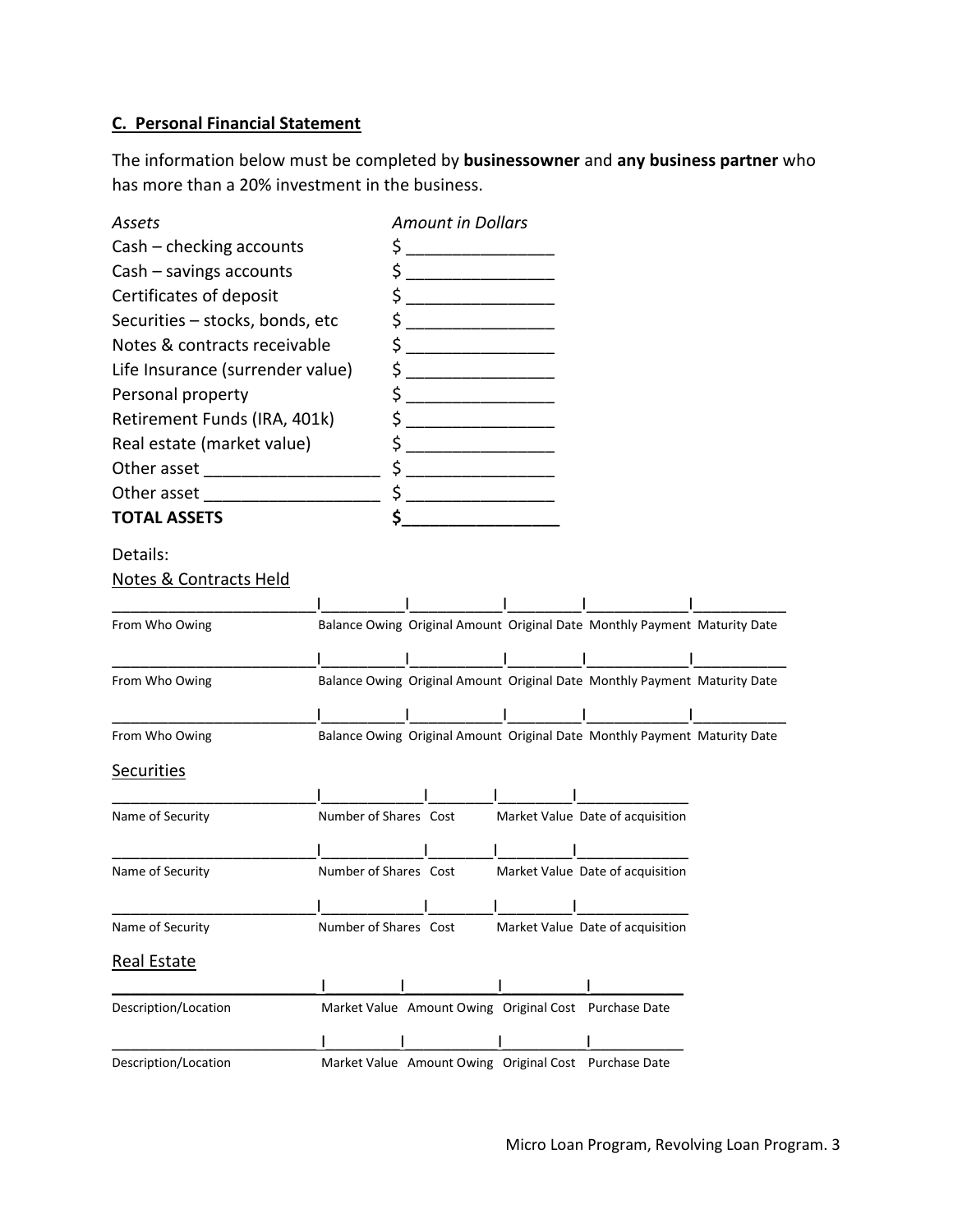| Liabilities                                 | Monthly payment/Months left to Pay |                                                                               |  | <b>Unpaid Balance</b> |  |
|---------------------------------------------|------------------------------------|-------------------------------------------------------------------------------|--|-----------------------|--|
| Current Debt (credit cards, accounts \$     |                                    |                                                                               |  |                       |  |
| Notes payable                               |                                    |                                                                               |  |                       |  |
| Taxes payable                               | _____________________              |                                                                               |  |                       |  |
| Real estate mortgages                       |                                    |                                                                               |  |                       |  |
|                                             |                                    |                                                                               |  |                       |  |
| Other                                       |                                    |                                                                               |  |                       |  |
| <b>TOTAL LIABILITIES</b>                    |                                    |                                                                               |  |                       |  |
| <b>NET WORTH</b>                            | \$                                 |                                                                               |  |                       |  |
| Details:                                    |                                    |                                                                               |  |                       |  |
| <b>Credit Card &amp; Charge Card Debt</b>   |                                    |                                                                               |  |                       |  |
|                                             |                                    |                                                                               |  |                       |  |
| Name of Card / Center                       | <b>Amount Due</b>                  |                                                                               |  |                       |  |
|                                             |                                    |                                                                               |  |                       |  |
| Name of Card / Center                       | <b>Amount Due</b>                  |                                                                               |  |                       |  |
|                                             |                                    |                                                                               |  |                       |  |
| Name of Card / Center                       | Amount Due                         |                                                                               |  |                       |  |
|                                             |                                    |                                                                               |  |                       |  |
| Name of Card / Center                       | Amount Due                         |                                                                               |  |                       |  |
| Notes Payable (excluding monthly bills)     |                                    |                                                                               |  |                       |  |
|                                             |                                    |                                                                               |  |                       |  |
| Name of Creditor                            |                                    | Amount owing Original Amount Monthly Payment Interest Rate Secured by (Leine) |  |                       |  |
|                                             |                                    |                                                                               |  |                       |  |
| Name of Creditor                            |                                    | Amount owing Original Amount Monthly Payment Interest Rate Secured by (Leine) |  |                       |  |
|                                             |                                    |                                                                               |  |                       |  |
| Name of Creditor                            |                                    | Amount owing Original Amount Monthly Payment Interest Rate Secured by (Leine) |  |                       |  |
|                                             |                                    |                                                                               |  |                       |  |
| Name of Creditor                            |                                    | Amount owing Original Amount Monthly Payment Interest Rate Secured by (Leine) |  |                       |  |
| <u>Mortgage / Real Estate Loans Payable</u> |                                    |                                                                               |  |                       |  |
|                                             |                                    |                                                                               |  |                       |  |
| Name of Creditor                            |                                    | Amount owing Original Amount Monthly Payment Interest Rate Secured by (Leine) |  |                       |  |
|                                             |                                    |                                                                               |  |                       |  |
| Name of Creditor                            |                                    | Amount owing Original Amount Monthly Payment Interest Rate Secured by (Leine) |  |                       |  |
|                                             |                                    |                                                                               |  |                       |  |
| Name of Creditor                            |                                    | Amount owing Original Amount Monthly Payment Interest Rate Secured by (Leine) |  |                       |  |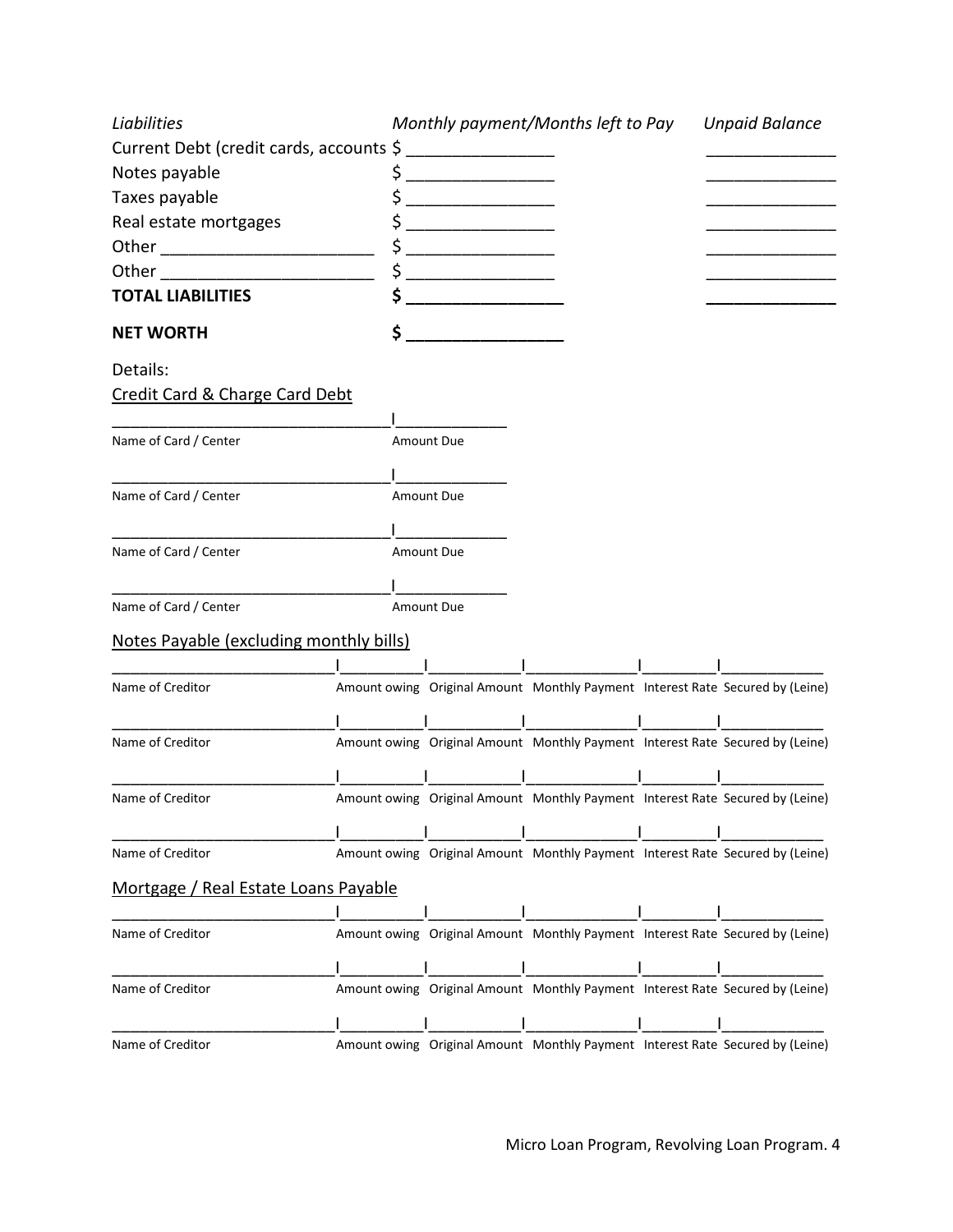#### **D. Borrower Simple Resume**

Name: \_\_\_\_\_\_\_\_\_\_\_\_\_\_\_\_\_\_\_\_\_\_\_\_\_\_\_\_\_\_\_\_\_\_\_\_\_\_\_\_\_\_\_\_\_\_\_\_\_\_\_\_\_\_\_\_\_\_\_\_\_\_\_\_\_\_\_\_\_\_\_\_ Address, Phone, Email: \_\_\_\_\_\_\_\_\_\_\_\_\_\_\_\_\_\_\_\_\_\_\_\_\_\_\_\_\_\_\_\_\_\_\_\_\_\_\_\_\_\_\_\_\_\_\_\_\_\_\_\_\_\_\_\_\_\_\_

*Education (give name(s) and addresses of institution(s) and dates of attendance):* 

| Name     | <b>Dates Attended</b>                  |
|----------|----------------------------------------|
| Location | Diploma, Certification, or Degree held |
| Name     | Dates Attended                         |
| Location | Diploma, Certification, or Degree held |
| Name     | <b>Dates Attended</b>                  |
| Location | Diploma, Certification, or Degree held |

*Military Service give branch and dates served. Specify duties and responsibilities. Indicate type of discharge. Indicate if on reserve status.*

*\_\_\_\_\_\_\_\_\_\_\_\_\_\_\_\_\_\_\_\_\_\_\_\_\_\_\_\_\_\_\_\_\_\_\_\_\_\_\_\_\_\_\_\_\_\_\_\_\_\_\_\_\_\_\_\_\_\_\_\_\_\_\_\_\_\_\_\_\_\_\_\_\_\_\_\_\_\_ \_\_\_\_\_\_\_\_\_\_\_\_\_\_\_\_\_\_\_\_\_\_\_\_\_\_\_\_\_\_\_\_\_\_\_\_\_\_\_\_\_\_\_\_\_\_\_\_\_\_\_\_\_\_\_\_\_\_\_\_\_\_\_\_\_\_\_\_\_\_\_\_\_\_\_\_\_\_*

*\_\_\_\_\_\_\_\_\_\_\_\_\_\_\_\_\_\_\_\_\_\_\_\_\_\_\_\_\_\_\_\_\_\_\_\_\_\_\_\_\_\_\_\_\_\_\_\_\_\_\_\_\_\_\_\_\_\_\_\_\_\_\_\_\_\_\_\_\_\_\_\_\_\_\_\_\_\_ \_\_\_\_\_\_\_\_\_\_\_\_\_\_\_\_\_\_\_\_\_\_\_\_\_\_\_\_\_\_\_\_\_\_\_\_\_\_\_\_\_\_\_\_\_\_\_\_\_\_\_\_\_\_\_\_\_\_\_\_\_\_\_\_\_\_\_\_\_\_\_\_\_\_\_\_\_\_ \_\_\_\_\_\_\_\_\_\_\_\_\_\_\_\_\_\_\_\_\_\_\_\_\_\_\_\_\_\_\_\_\_\_\_\_\_\_\_\_\_\_\_\_\_\_\_\_\_\_\_\_\_\_\_\_\_\_\_\_\_\_\_\_\_\_\_\_\_\_\_\_\_\_\_\_\_\_*

*Awards and Special Credentials note scholarships, performance awards, special certifications, etc..*

*References provide names and addresses of at least three persons not related to you. These people should know you, your work, and your character.* 

*\_\_\_\_\_\_\_\_\_\_\_\_\_\_\_\_\_\_\_\_\_\_\_\_\_\_\_\_\_\_\_\_\_\_\_\_\_\_\_\_\_\_\_\_\_\_\_\_\_\_\_\_\_\_\_\_\_\_\_\_\_\_\_\_\_\_\_\_\_\_\_\_\_\_\_\_\_\_*

*\_\_\_\_\_\_\_\_\_\_\_\_\_\_\_\_\_\_\_\_\_\_\_\_\_\_\_\_\_\_\_\_\_\_\_\_\_\_\_\_\_\_\_\_\_\_\_\_\_\_\_\_\_\_\_\_\_\_\_\_\_\_\_\_\_\_\_\_\_\_\_\_\_\_\_\_\_\_*

*\_\_\_\_\_\_\_\_\_\_\_\_\_\_\_\_\_\_\_\_\_\_\_\_\_\_\_\_\_\_\_\_\_\_\_\_\_\_\_\_\_\_\_\_\_\_\_\_\_\_\_\_\_\_\_\_\_\_\_\_\_\_\_\_\_\_\_\_\_\_\_\_\_\_\_\_\_\_*

*Name, Contact Phone Number, Relationship* 

*Name, Contact Phone Number, Relationship* 

*Name, Contact Phone Number, Relationship*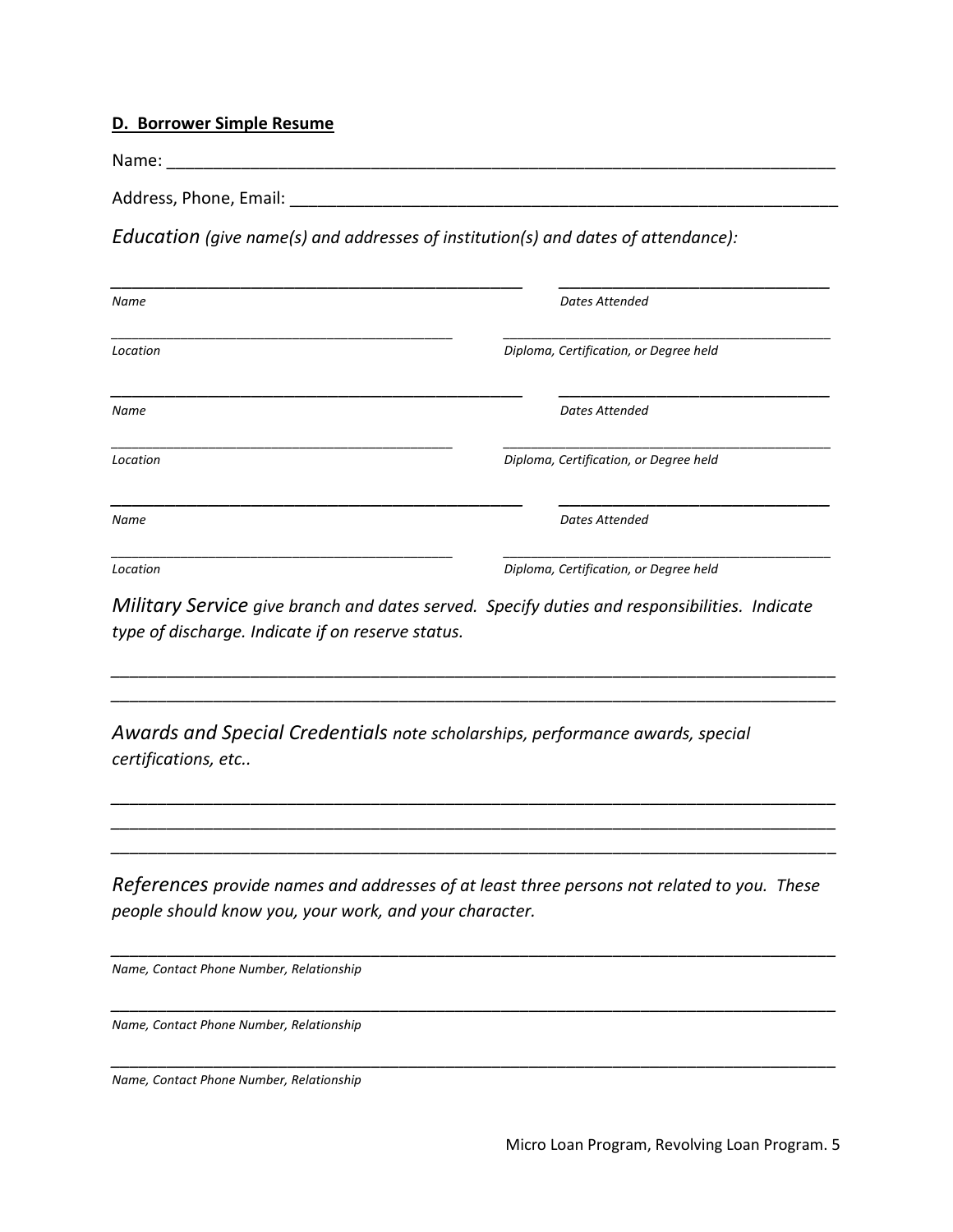## **E. Personal Financial Statement**

OMB APPROVAL NO.3245-0178<br>Expiration Date: 07/31/2022

| United States of America<br>SMALL BUSINESS ADMINISTRATION<br><b>STATEMENT OF PERSONAL HISTORY</b><br>1a. Name and Address of Applicant (Firm Name)(Street, City, State, ZIP Code and E-mail)                                                                                                                                                                                                                                                                                                                                                                                                                                                                                                   |                  | Please Read Carefully and Fully Complete: SBA uses Form 912 as one part<br>of its assessment of program eligibility. Please reference SBA Regulations and<br>Standard Operating Procedures if you have any questions about who must<br>submit this form and where to submit it. For further information, please call<br>SBA's Answer Desk at 1-800-U-ASK-SBA (1-800-827-5722), or check SBA's<br>website at www.sba.gov. DO NOT SEND COMPLETED FORMS TO OMB as<br>this will delay the processing of your application; send forms to the address<br>provided by your lender or SBA representative.<br>SBA District/Disaster Area Office<br>File No. (if known)<br>Amount Applied for (when applicable) |           |                                               |  |
|------------------------------------------------------------------------------------------------------------------------------------------------------------------------------------------------------------------------------------------------------------------------------------------------------------------------------------------------------------------------------------------------------------------------------------------------------------------------------------------------------------------------------------------------------------------------------------------------------------------------------------------------------------------------------------------------|------------------|-------------------------------------------------------------------------------------------------------------------------------------------------------------------------------------------------------------------------------------------------------------------------------------------------------------------------------------------------------------------------------------------------------------------------------------------------------------------------------------------------------------------------------------------------------------------------------------------------------------------------------------------------------------------------------------------------------|-----------|-----------------------------------------------|--|
| 1b. Personal Statement of: (State name in full, if no middle name, state (NMN), or if initial<br>only, indicate initial.) List all former names used, and dates each name was used.<br>Use separate sheet if necessary.                                                                                                                                                                                                                                                                                                                                                                                                                                                                        |                  | 2. Give the percentage of ownership in the small<br>business                                                                                                                                                                                                                                                                                                                                                                                                                                                                                                                                                                                                                                          |           | Social Security No.                           |  |
| First<br>Middle                                                                                                                                                                                                                                                                                                                                                                                                                                                                                                                                                                                                                                                                                | Last             | 3. Date of Birth (Month, day, and year)                                                                                                                                                                                                                                                                                                                                                                                                                                                                                                                                                                                                                                                               |           |                                               |  |
|                                                                                                                                                                                                                                                                                                                                                                                                                                                                                                                                                                                                                                                                                                |                  | 4. Place of Birth: (City & State or Foreign Country)                                                                                                                                                                                                                                                                                                                                                                                                                                                                                                                                                                                                                                                  |           |                                               |  |
| If applicable, Name and Address of participating lender or surety co.                                                                                                                                                                                                                                                                                                                                                                                                                                                                                                                                                                                                                          |                  | 5. U.S. Citizen?<br>$\sqsupset$ YES<br>$\overline{\phantom{a}}$ NO<br>If no, are you a Lawful<br><b>YES</b><br>Permanent resident alien?<br>If no, country of citzenship:                                                                                                                                                                                                                                                                                                                                                                                                                                                                                                                             | <b>NO</b> | <b>INITIALS:</b><br>Alien Registration number |  |
| 6. Present residence address:                                                                                                                                                                                                                                                                                                                                                                                                                                                                                                                                                                                                                                                                  |                  | Most recent prior address (omit if over 10 years ago):                                                                                                                                                                                                                                                                                                                                                                                                                                                                                                                                                                                                                                                |           |                                               |  |
| From:                                                                                                                                                                                                                                                                                                                                                                                                                                                                                                                                                                                                                                                                                          |                  | From:                                                                                                                                                                                                                                                                                                                                                                                                                                                                                                                                                                                                                                                                                                 |           |                                               |  |
| To:<br>Address:                                                                                                                                                                                                                                                                                                                                                                                                                                                                                                                                                                                                                                                                                |                  | To:<br>Address:                                                                                                                                                                                                                                                                                                                                                                                                                                                                                                                                                                                                                                                                                       |           |                                               |  |
| Home Telephone No. (Include Area Code):<br>Business Telephone No. (Include Area Code):                                                                                                                                                                                                                                                                                                                                                                                                                                                                                                                                                                                                         |                  |                                                                                                                                                                                                                                                                                                                                                                                                                                                                                                                                                                                                                                                                                                       |           |                                               |  |
| PLEASE SEE REVERSE SIDE FOR EXPLANATION REGARDING DISCLOSURE OF INFORMATION AND THE USES OF SUCH INFORMATION.                                                                                                                                                                                                                                                                                                                                                                                                                                                                                                                                                                                  |                  |                                                                                                                                                                                                                                                                                                                                                                                                                                                                                                                                                                                                                                                                                                       |           |                                               |  |
| YOU MUST INITIAL YOUR RESPONSES TO QUESTIONS 5,7,8 AND 9.                                                                                                                                                                                                                                                                                                                                                                                                                                                                                                                                                                                                                                      |                  |                                                                                                                                                                                                                                                                                                                                                                                                                                                                                                                                                                                                                                                                                                       |           |                                               |  |
| IF YOU ANSWER "YES" TO 7, 8, OR 9, YOU MUST FURNISH DETAILS ON A SEPARATE SHEET. INCLUDE DATES, LOCATION, FINES, SENTENCES,                                                                                                                                                                                                                                                                                                                                                                                                                                                                                                                                                                    |                  |                                                                                                                                                                                                                                                                                                                                                                                                                                                                                                                                                                                                                                                                                                       |           |                                               |  |
| MISDEMEANOR OR FELONY, DATES OF PAROLE/PROBATION, UNPAID FINES OR PENALTIES, NAME(S) UNDER WHICH CHARGED, AND ANY<br>OTHER PERTINENT INFORMATION. AN ARREST OR CONVICTION RECORD WILL NOT NECESSARILY DISQUALIFY YOU; HOWEVER, AN<br>UNTRUTHFUL ANSWER WILL CAUSE YOUR APPLICATION TO BE DENIED AND SUBJECT YOU TO OTHER PENALTIES AS NOTED BELOW.                                                                                                                                                                                                                                                                                                                                             |                  |                                                                                                                                                                                                                                                                                                                                                                                                                                                                                                                                                                                                                                                                                                       |           |                                               |  |
| 7. Are you presently subject to an indictment, criminal information, arraignment, or other means by which formal criminal charges are brought in any jurisdiction?                                                                                                                                                                                                                                                                                                                                                                                                                                                                                                                             |                  |                                                                                                                                                                                                                                                                                                                                                                                                                                                                                                                                                                                                                                                                                                       |           |                                               |  |
| No<br>Yes                                                                                                                                                                                                                                                                                                                                                                                                                                                                                                                                                                                                                                                                                      | <b>INITIALS:</b> |                                                                                                                                                                                                                                                                                                                                                                                                                                                                                                                                                                                                                                                                                                       |           |                                               |  |
| 8. Have you been arrested in the past six months for any criminal offense?                                                                                                                                                                                                                                                                                                                                                                                                                                                                                                                                                                                                                     |                  |                                                                                                                                                                                                                                                                                                                                                                                                                                                                                                                                                                                                                                                                                                       |           |                                               |  |
| Yes<br>No                                                                                                                                                                                                                                                                                                                                                                                                                                                                                                                                                                                                                                                                                      | <b>INITIALS:</b> |                                                                                                                                                                                                                                                                                                                                                                                                                                                                                                                                                                                                                                                                                                       |           |                                               |  |
| 9. For any criminal offense – other than a minor vehicle violation – have you ever:1) been convicted; 2) pleaded guilty; 3) pleaded nolo contendere; 4) been placed on pretrial diversion<br>or 5) been placed on any form of parole or probation (including probation before judgment).<br><b>INITIALS:</b><br>Yes<br>No                                                                                                                                                                                                                                                                                                                                                                      |                  |                                                                                                                                                                                                                                                                                                                                                                                                                                                                                                                                                                                                                                                                                                       |           |                                               |  |
| 10. I authorize the Small Business Administration to request criminal record information about me from criminal justice agencies for the purpose of<br>determining my eligibility for programs authorized by the Small Business Act and the Small Business Investment Act.                                                                                                                                                                                                                                                                                                                                                                                                                     |                  |                                                                                                                                                                                                                                                                                                                                                                                                                                                                                                                                                                                                                                                                                                       |           |                                               |  |
| CAUTION - PENALTIES FOR FALSE STATEMENTS: Knowingly making a false statement on this form is a violation of Federal law and could result in criminal prosecution,<br>significant civil penalties, and a denial of your loan, surety bond, or other program participation. A false statement is punishable under 18 USC 1001 and 3571 by imprisonment of not<br>more than five years and/or a fine of up to \$250,000; under 15 USC 645 by imprisonment of not more than two years and/or a fine of not more than \$5,000; and, if submitted to a<br>Federally insured institution, under 18 USC 1014 by imprisonment of not more than thirty years and/or a fine of not more than \$1,000,000. |                  |                                                                                                                                                                                                                                                                                                                                                                                                                                                                                                                                                                                                                                                                                                       |           |                                               |  |
| Signature                                                                                                                                                                                                                                                                                                                                                                                                                                                                                                                                                                                                                                                                                      | Title            |                                                                                                                                                                                                                                                                                                                                                                                                                                                                                                                                                                                                                                                                                                       |           | Date                                          |  |
|                                                                                                                                                                                                                                                                                                                                                                                                                                                                                                                                                                                                                                                                                                |                  |                                                                                                                                                                                                                                                                                                                                                                                                                                                                                                                                                                                                                                                                                                       |           |                                               |  |

## **NOTICES REQUIRED BY LAW**

Micro Loan Program, Revolving Loan Program. 6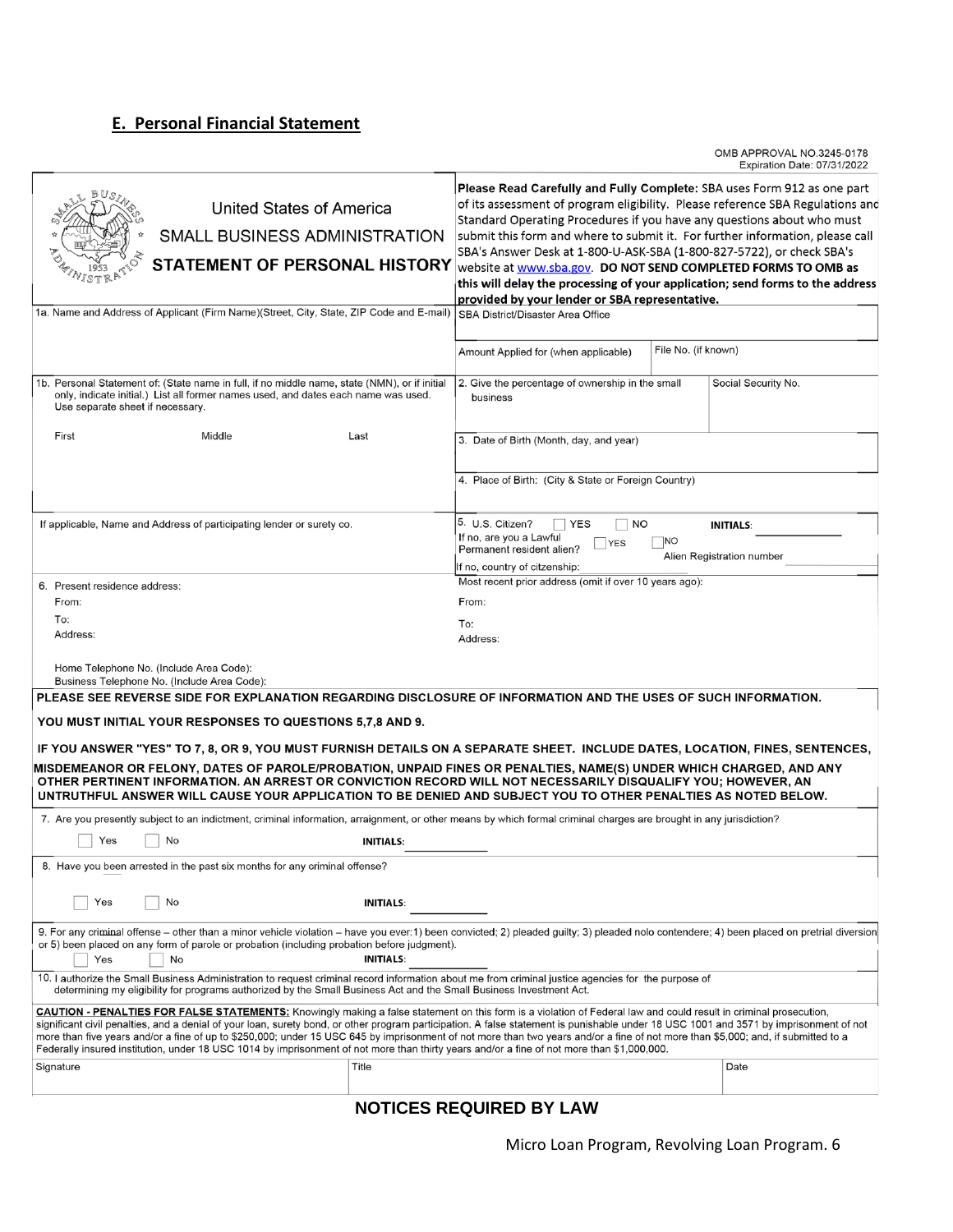### **Paperwork Reduction Act (44 U.S.C. Chapter 35)**

PLEASE NOTE: The estimated time for completing this request for information, including time for reviewing instructions, gathering the information needed, and completing and reviewing your responses, is 15 minutes. You are not required to respond to this collection of information unless it displays a currently valid OMB Approval Number. The number for this collection of information is 32450178. If you wish to submit comments on the estimated completion time or any other aspect of this collection of information, direct these comments to: Small Business Administration, Director, Records Management Division, 409 3rd St., S.W., Washington D.C. 20416 and/or Desk Officer for the Small Business Administration, Office of Management and Budget, New Executive Office Building, Room 10202, Washington, D.C. 20503.

### **Privacy Act Statement ( 5 U.S.C. 552a)**

*Purpose for Collecting Information*: SBA is collecting the information on this form, including your social security number and other personal information to make a character and credit eligibility decision in connection with you or your company's application for a loan or other form of SBA assistance. Submission of the requested information is voluntary; however, because the information is required in order for SBA to have sufficient information to determine whether to provide you with the requested assistance, if you do not provide the information, we would be unable to make a final decision on your application.

*Authorities*: Under the Privacy Act, 5 U.S.C. § 552a, failure to provide your social security number may not affect any right, benefit or privilege to which you are entitled. However, disclosures of name and other personal identifiers are required for a benefit, as SBA requires an individual seeking assistance from the Agency to provide it with sufficient information to make a character determination. In determining whether an individual is of good character, SBA considers the person's integrity, candor, and disposition toward criminal actions. SBA is specifically authorized to verify your criminal history, or lack thereof, pursuant to section 7(a)(1)(B) of the Small Business Act, (the SBAct), 15 USC § 636(a)(1)(B). Additionally, in making loans pursuant to section 7(a)(6) the SBAct, 15 USC § 636 (a)(6), SBA is required to have reasonable assurance that the loan is of sound value and will be repaid or that it is in the best interest of the Government to grant the assistance requested. Further, for all forms of assistance, SBA is authorized to make all investigations necessary to ensure that a person has not engaged in acts that violate or will violate the SBAct or Small Business Investment Act,15 USC §§ 634(b)(11) and 687b(a). For these purposes, you are asked to voluntarily provide your social security number to assist SBA when making a character determination to distinguish you from other individuals with the same or similar name, date of birth or other personal identifier. This request is permitted under EO 9397. *Routine Uses:* The information collected may be checked against criminal history indices of the Federal Bureau of Investigation. When the information collected indicates a violation or potential violation of law, whether civil, criminal, or administrative in nature, SBA may refer it to the appropriate agency, whether Federal, State, local, or foreign, charged with responsibility for or otherwise involved in investigation, prosecution, enforcement or prevention of such violations. See, SBA's Privacy Act System of Records, at 74 Fed. Reg. 14890 (2009), as amended for other published routine uses for the collected information.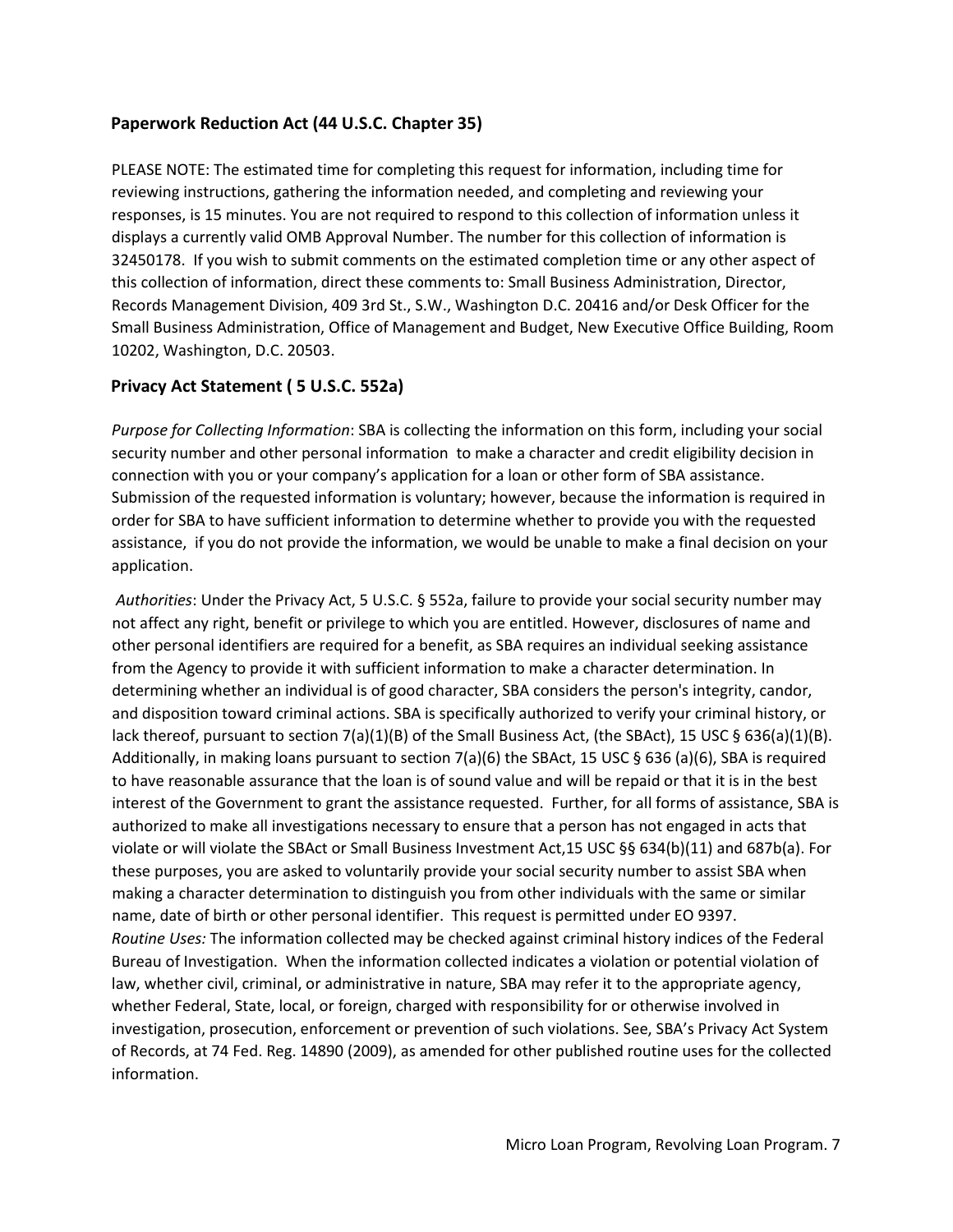### **F. Attachments**

The following items are needed for all Micro Loan Program applications. If you have not been in business longer than three years, please give information based on the length of time you have been fully operational.

- A. Balance Sheet Previous Three Years
- B. Profit and Loss Previous Three Years
- C. Projected Income Statement for the next twelve (12) months
- D. Projected Monthly Cash Flow for the next twelve (12) months
- E. Year to Date Balance Sheet
- F. Year to Date Profit and Loss Statement
- G. Copy of Business Licenses
- H. If a Franchise, a copy of franchise agreement
- I. All applications are subject to a \$30 application fee for agency processing. Please include cash or money order with this application.

\*This may not be an all-inclusive list of attachments. Other attachments or additional information may be needed to complete loan.